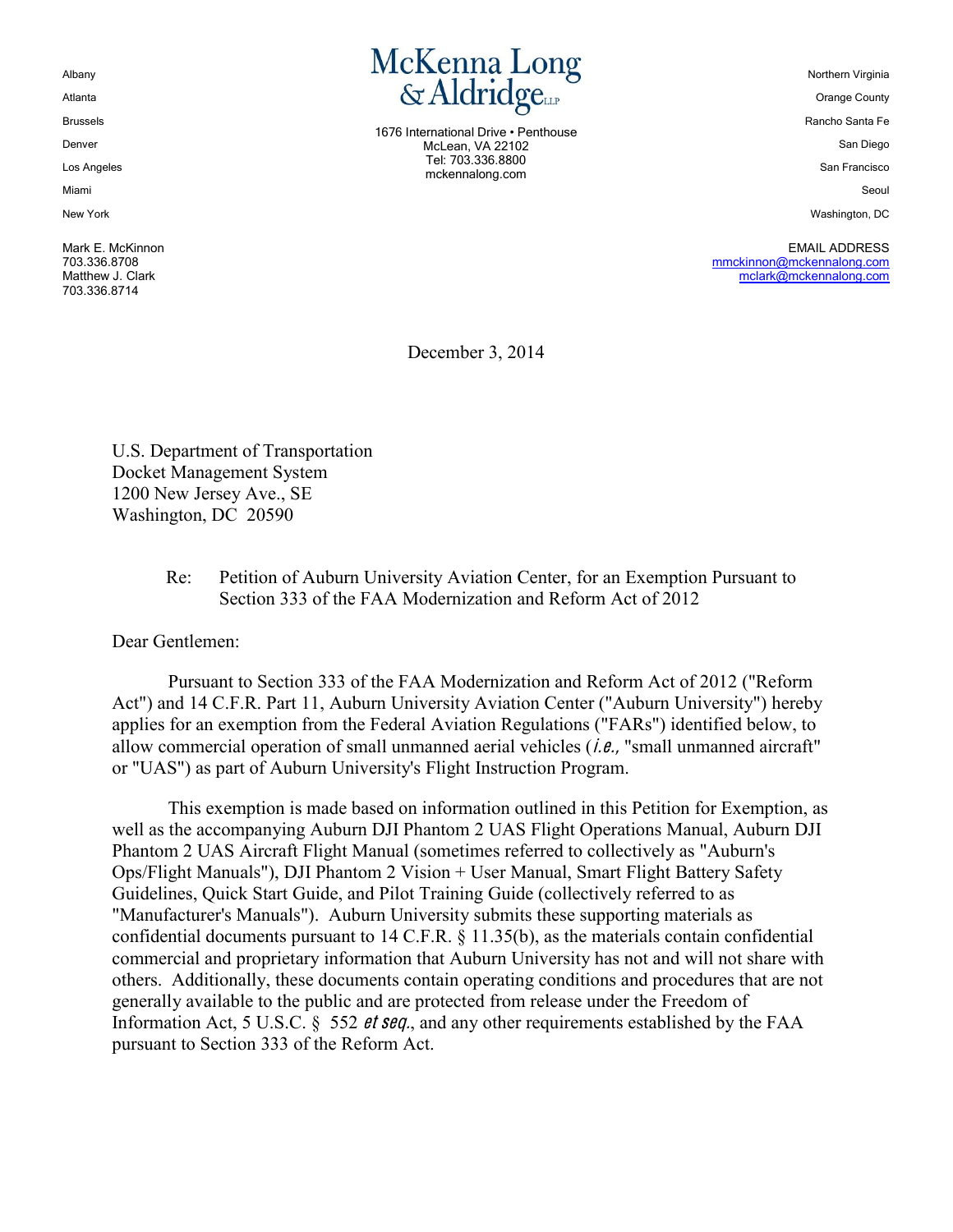For your convenience, this Petition is organized as follows:

- I. Description of Petitioner
- II. Description of Proposed Operation
- III. Relevant Statutory Authority
- I V. Auburn University's Proposed UAS Operations Meet the Requirements of Section 333 of the Reform Act
	- A. Approval is Warranted Based on the UAS's Size, Weight, Speed, and Operational Capability
	- B. Approval is Warranted Based on the Operational Restrictions Set Forth in the Auburn's Ops/Flight Manual
- V. Regulations From Which Exemption is Sought
	- A.  $14$  C.F.R. Part 21, Subpart H Airworthiness Certificates and 14 C.F.R. § 91.203
	- B. 14 C.F.R. Part 27 Airworthiness Standards: Normal Category Rotorcraft
	- C. 14 C.F.R. § 91.7(a): Civil Aircraft Airworthiness
	- D. 14 C.F.R. § 91.9(b)(2): Civil Aircraft Flight Manual in the Aircraft and 14 C.F.R. § 91.203(a) and (b): Carrying Civil Aircraft Certification and Registration
	- E. 14 C.F.R. §§ 91.9(c), 45.23(b) and 45.27(a): Aircraft Marking and Identification Requirements
	- F. 14 C.F.R. § 91.103: Preflight Action
	- G. 14 C.F.R. § 91.109(a): Flight Instruction
	- H. 14 C.F.R. § 91.119: Minimum Safe Altitudes
	- I. 14 C.F.R. § 91.121: Altimeter Settings
	- J. 14 C.F.R. § 91.151(a): Fuel Requirements for Flight in VFR Conditions
	- K. 14 C.F.R. § 91.405(a), 91.407(a)(1), 91.409(a)(1) & (2); 91.417(a) and (b): Maintenance Inspections
	- L. 14 C.F.R. Part 61, 14 C.F.R. § 61.3, 14 C.F.R. § 61.113: Private Pilot Privileges and Limitations
- VI. Public Interest
- VII. Privacy
- VIII. Federal Register Summary
- IV. Conclusion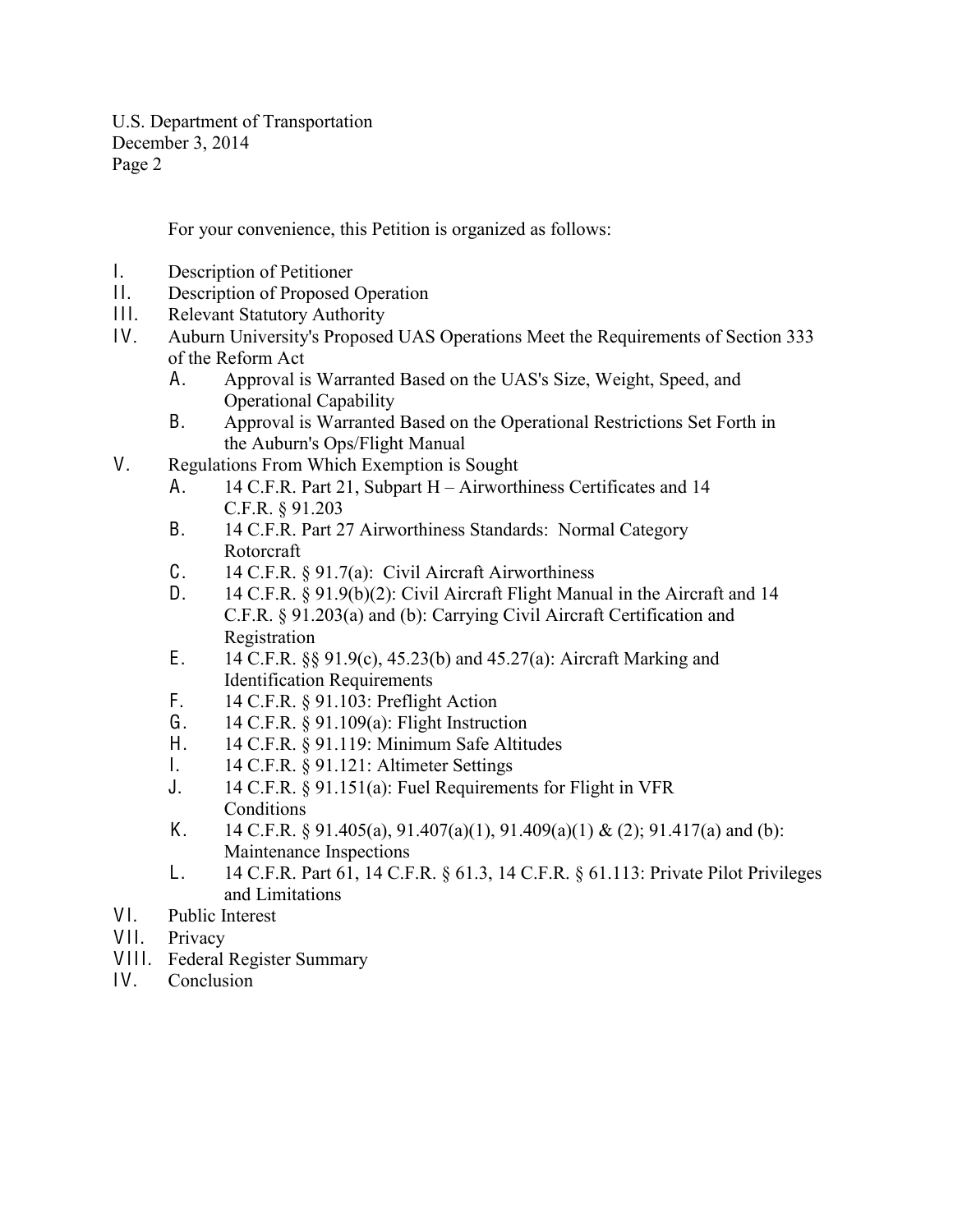#### **I. DESCRIPTION OF PETITIONER**

Auburn University has a rich aviation history and heritage. Auburn University Flight Education was established in 1941 as the Auburn School of Aviation. During World War II, the school trained civilian pilots for service in the Army Air Corps. Now, the primary Flight Education mission is to provide the Professional Flight Management degree students with a quality education in required ground and flight courses. Auburn students in other majors, Auburn faculty and staff and local citizens also earn their "wings" at Auburn. After decades of successful hires and graduates, Auburn and Flight Education have developed a solid reputation for excellence across the aviation industry.

Auburn University is dedicated to continuing to build a robust, visionary aviation and aerospace program that fosters economic development, discovers new products and processes, and creates opportunities for students. As part of this vision, Auburn University seeks an exemption for commercial operations of small UAS to conduct training courses to instruct students in the operation of unmanned aircraft and their associated systems.

In accordance with 14 C.F.R. § 11.81(a), Auburn University provides the following information in support of its Petition for Exemption.

The contact information for Petitioner is as follows:

Bill Hutto **Director** Auburn University Aviation Center 2150 Mike Hubbard Boulevard Phone: (334) 844-1942 Fax: (334) 844-4272 Web: www.auburn.edu/aviationcenter Email: huttowt@auburn.edu

## **II. DESCRIPTION PROPOSED OPERATION**

Auburn University intends to establish a UAS Flight Instruction Program. This program will introduce students to the elements of UAS operation from a commercial and noncommercial perspective and how these operations must fit into the National Air Space System ("NAS"). All UAS training and instruction activities will occur under tightly controlled conditions on property that is more than five miles from any airport and is owned and controlled by Auburn University. Upon completion of Auburn University's Program, students will be provided with a Certificate of Completion. This "Certificate of Completion" does no<sup>t</sup> permit the student to engage in commercial UAS activities that are not in accordance with the FARs, but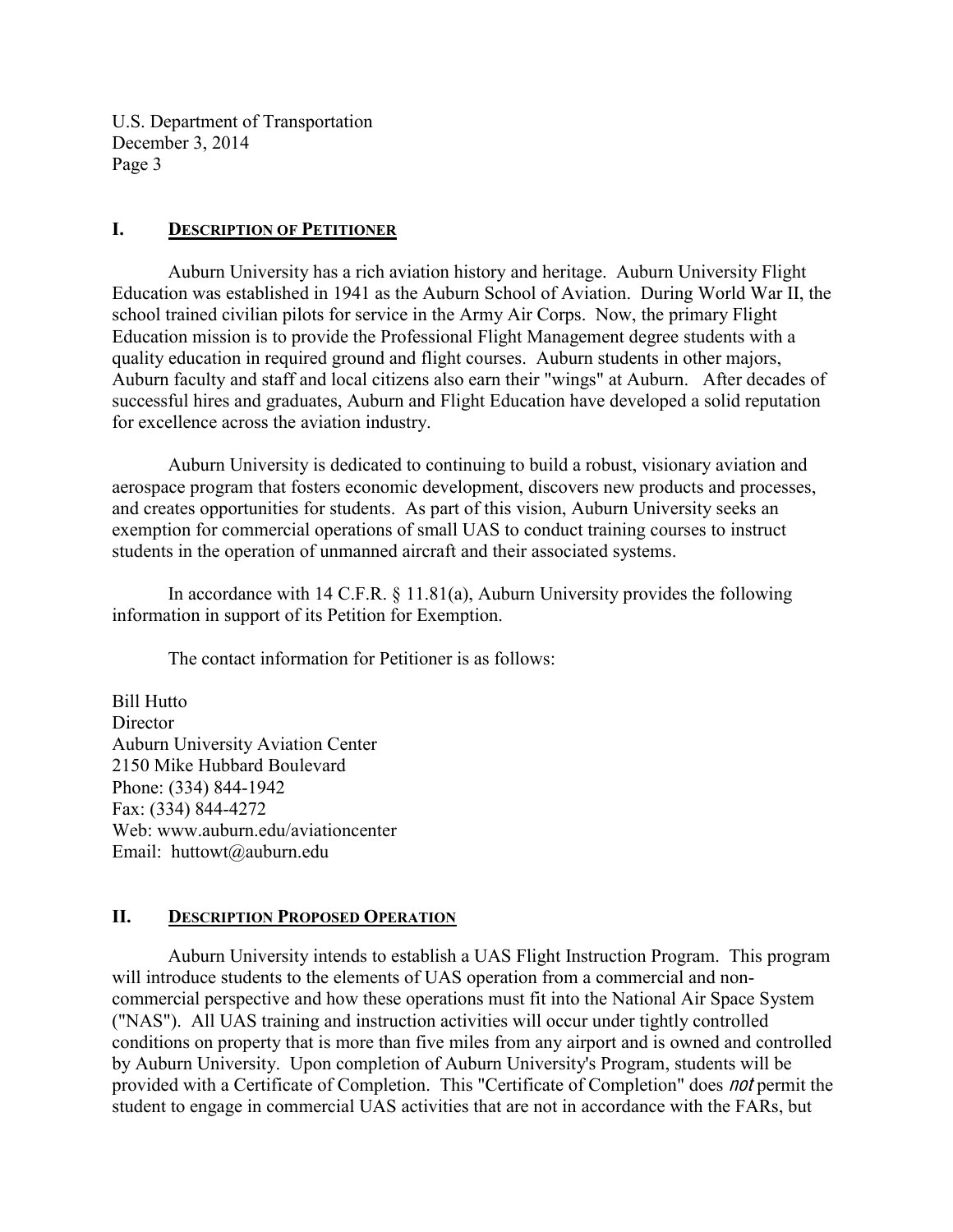rather, is intended to be an acknowledgement that the student has successfully demonstrated a complete understanding of UAS operations from a NAS perspective.

Auburn University will serve students, federal, state, and local governments, and the aviation industry as a whole by pioneering UAS academic programs, enhancing relationships with government and industry, strengthening UAS flight operations and training, and collaborating with other academic institutions. This exemption request is an opportunity to not only prepare students for aviation and aerospace careers in the UAS industry, but also to collaborate with the FAA to study and address training and qualification needs specific to the UAS industry. Furthermore, Auburn University will coordinate and continuously update its curriculum to take advantage of new guidance and regulations proposed and implemented by the FAA. Auburn University is committed to ensuring that its instruction program not only is compliant, but always reflects best practices as UAS integration into the NAS proceeds.

#### **III.** RELEVANT STATUTORY AUTHORITY

This Petition for Exemption is submitted pursuant to Section 333(a) through (c) of the FAA Modernization and Reform Act of 2012 ("Reform Act"). Congress has directed the FAA "to safely accelerate the integration of civil unmanned aircraft systems into the national airspace system." Pursuant to Section 333 of the Reform Act, the FAA Administrator is to permit unmanned aircraft systems to operate in the NAS where it is safe to do so based on the following considerations:

- The UAS's size, weight, speed and operational capability;
- Operation of the UAS in close proximity to airports and populated areas; and
- Operation of the UAS within the visual line of sight of the operator.

Additionally, the FAA Administrator has general authority to grant exemptions from the agency's safety regulations and minimum standards when the Administrator decides a requested exemption is in the public interest. See 49 U.S.C.  $\S$  106(f) (defining the authority of the Administrator); 49 U.S.C. § 44701(f) (permitting exemptions from §§ 44701(a), (b) and §§ 44702 – 44716, *et seq.*). A party requesting an exemption must explain the reasons why the exemption: (1) would benefit the public as a whole, and (2) would not adversely affect safety (or how it would provide a level of safety at least equal to the existing rules). See 14 C.F.R. § 11.81 (petitions for exemption).

## **IV.** AUBURN UNIVERSITY'S PROPOSED UAS OPERATIONS MEET THE REQUIREMENTS OF **SECTION 333 OF THE REFORM ACT**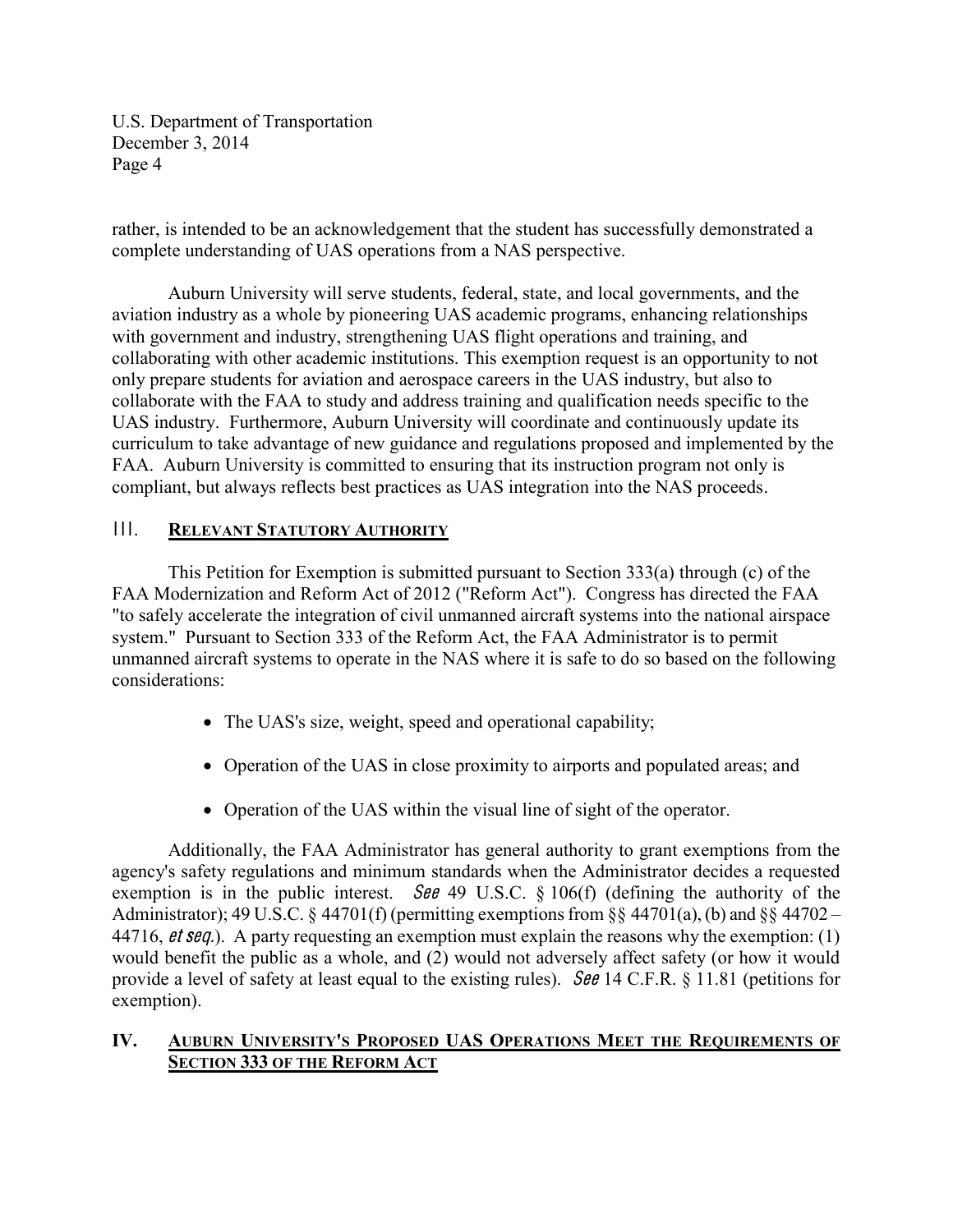Auburn University's proposed operations in this Petition for Exemption qualify for expedited approval pursuant to Section 333 of the Reform Act as each of the statutory criteria and relevant factors are satisfied.

## A. Approval is Warranted Based on the UAS's Size, Weight, Speed, and Operational Capability

Auburn University will employ the DJI Phantom 2 Vision Plus quadcopter for the operations described in this Petition for Exemption. This UAS has a maximum take-off weight of less than 3 pounds. The flight speed is limited to a maximum of 33.5 miles per hour, and it will not be flown at an altitude that exceeds 400 feet AGL. All flights will be flown in such a way that they can be safely terminated with a reserve battery power of 25% of the battery's maximum charge. The DJI Phantom Vision II Plus does not carry any flammable propellant or fuel. The UAS also has an integrated GPS system that calculates the UAS's position and height and relays that information via a secure connection to the operator. Additionally, the UAS contains a failsafe mode if its connection to the remote control is lost, and this system permits the UAS to return to a predetermined location and land without injury or damage.

## B. Approval is Warranted Based on the Operational Restrictions Set Forth in Auburn's Ops/Flight Manuals

Together, Auburn's Ops/Flight Manuals and the Manufacturer's Manuals contain all of the procedures and limitations necessary to successfully perform the operations specified in this Petition for Exemption. To assist the FAA in making a safety assessment of Auburn University's proposed operations, below is a summary of operational limitations and conditions which will ensure an equivalent or higher level of safety to operations conducted under current regulatory guidelines:

- 1. The UAS weighs 3 pounds or less.
- 2. Flights will be operated within the visual-line-of sight of a pilot and an observer.
- 3. Maximum total flight time for each operational flight will be limited to 25% reserve battery power remaining.
- 4. Flights will be operated at an altitude of no more than 400 feet AGL and will not be conducted within navigable controlled airspace without prior written authorization from the FAA.
- 5. Flights will be operated at a lateral distance of at least 500 feet from any persons, inhabited structures, vehicles or vessels that are not involved in the inspection unless permission has been received and appropriate waivers have been signed by the persons or property owners in advance.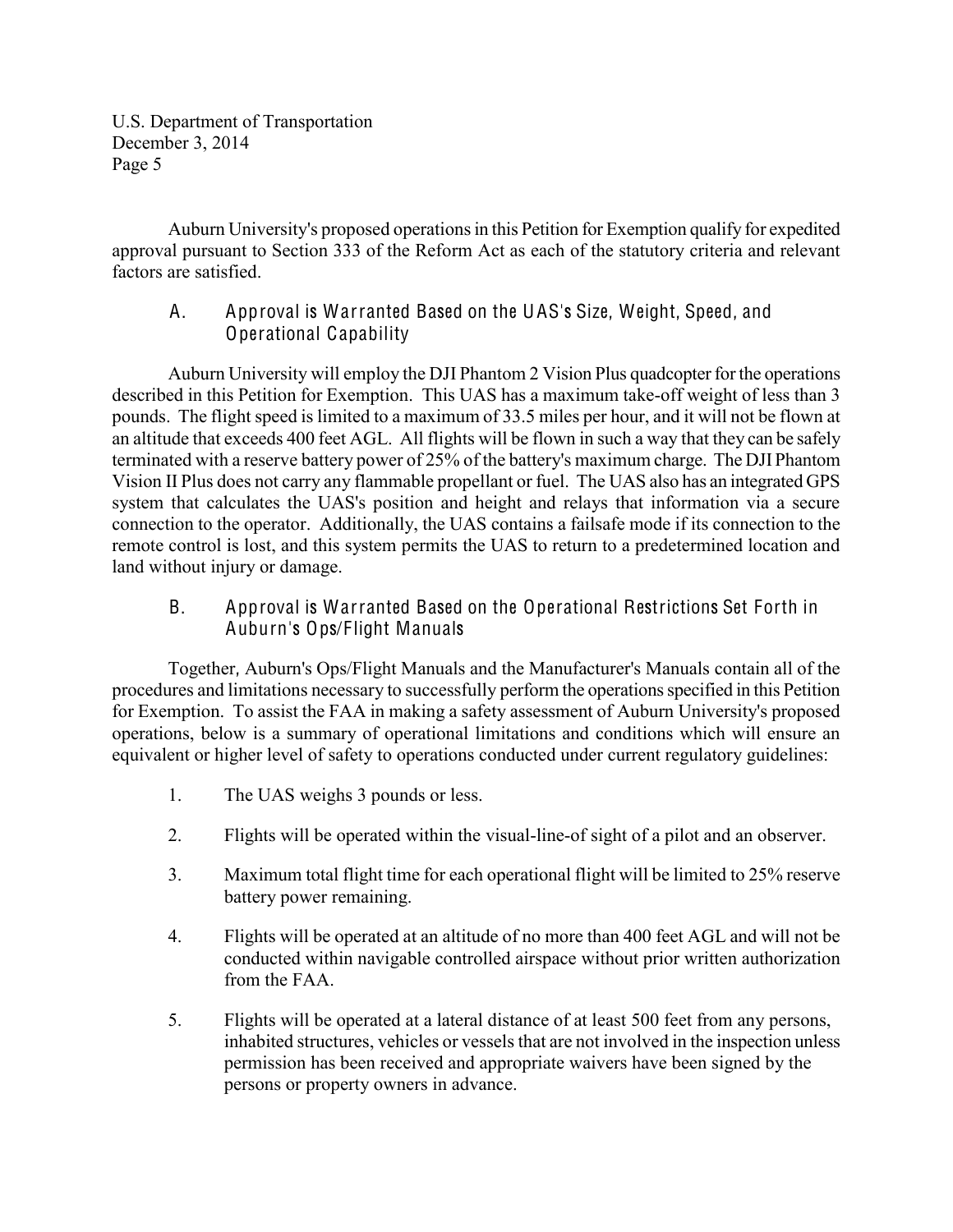- 6. Flights will be limited to a speed of 35 mph and vertical ascent will be limited to 15 mph.
- 7. The UAS will be operated and maintained in accordance with the requirements of the Manufacturer's Manuals and any manufacturer Safety Bulletins.
- 8. Prior to the operation, the flights will be fully preplanned and briefed, including possible contingencies and emergency procedures.
- 9. Auburn University will file a Notice to Airman ("NOTAM") with an appropriate air traffic control ("ATC") facility between 72 and 48 hours before the flight.
- 10. All required permissions and permits will be obtained from territorial, state, county or city jurisdictions, including local law enforcement, fire or other appropriate governmental agencies.
- 11. If the UAS loses communication with the pilot, it will have the capability to return to the sterile area home launch location or a pre-determined safe abort location.
- 12. Contingency plans will be in place to safely terminate flight if there is a loss of communication between the pilot and the observer.
- 13. The UAS will have the capability to abort flight in the case of unpredicted obstacles or emergencies.
- 14. All UAS operators and observers will have a Class III Medical Certificate.
- 15. All UAS operations will occur in daylight, Visual Flight Recognition ("VFR") conditions. IFR flights are prohibited and no flights will occur at night, or in adverse weather conditions.
- 16. The UAS will be controlled by the Phantom 2 2.4GHz Remote Control System and the radio frequency spectrum used for operation and control of the UA shall comply with the Federal Communications Commission ("FCC") or other appropriate government oversight agency requirements.

## **V. REGULATIONS FROM WHICH EXEMPTION IS SOUGHT**

The Federal Aviation Act expressly grants the FAA the authority to issue exemptions. This statutory authority, by its terms, includes exempting civil aircraft, as the term is defined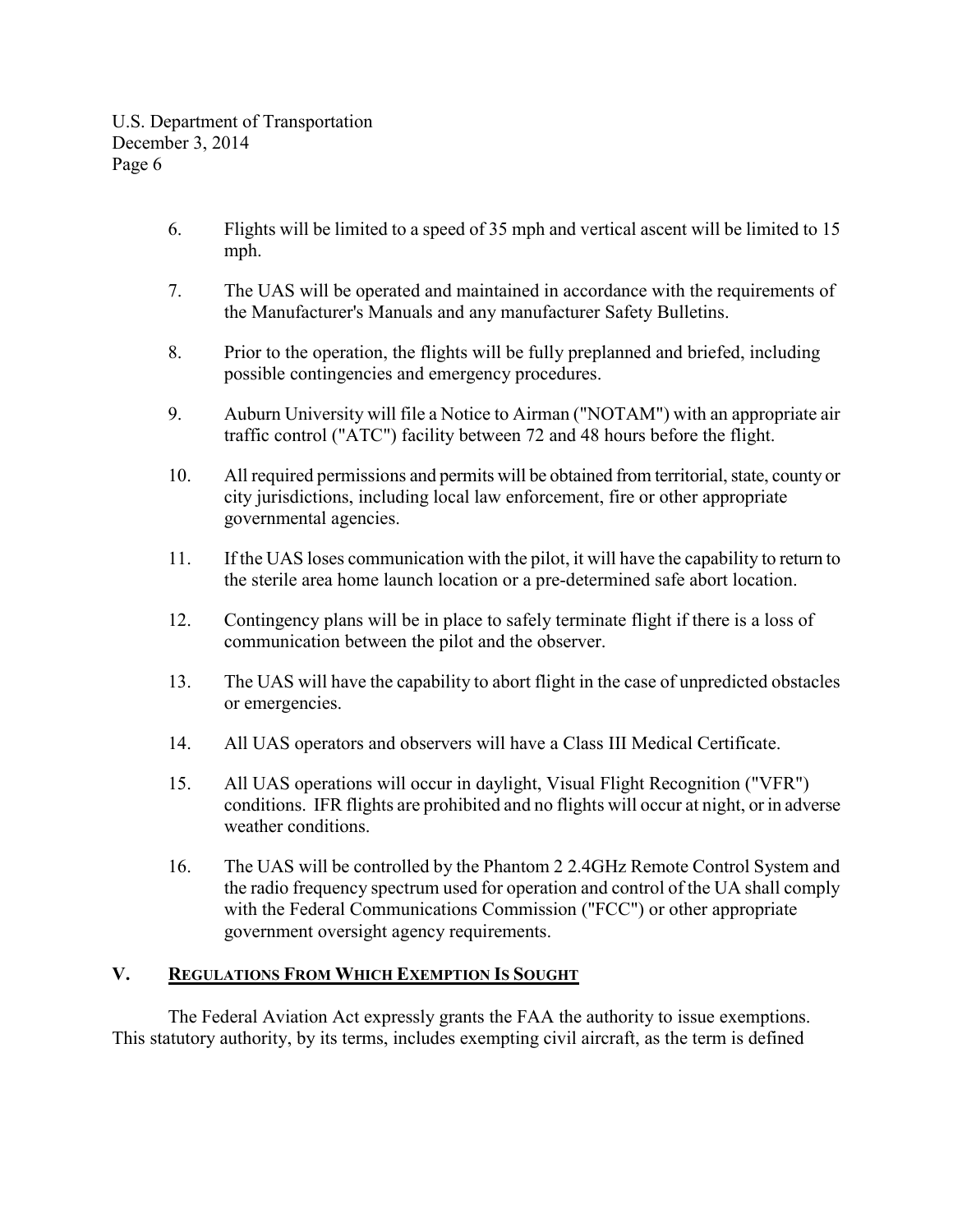under § 40101 of the Act, including UASs, from its safety regulations and minimum standards when the Administrator decides a requested exemption is in the public interest.<sup>1</sup>

Auburn University seeks an exemption from several interrelated provisions of 14 C.F.R. Parts 21, 45, 61 and 91 for purposes of conducting the requested operations using UAS. Listed below are: (1) the specific sections of 14 C.F.R. for which exemption is sought, and; (2) the operating procedures and safeguards that Petitioner has established which will ensure a level of safety better than or equal to the rules from which exemption is sought.<sup>2</sup>

A. 14 C.F.R. Part 21, Subpart H **±** Airworthiness Certificates and 14 C.F.R. § 91.203(a)(1)

The FAA has stated that no exemption is needed from this section if a finding is made under the Reform Act that the UAS selected provides an equivalent level of safety when compared to aircraft normally used for the same application. These criteria are met, and therefore no exemption is needed. See Grant of Exemption to Astraeus Aerial, Docket No. FAA-2014-0352 at 13-14, 22. If, however, the FAA determines that there are some characteristics of the chosen UAS that fail to meet the requirements of the Reform Act, an exemption is requested.

# Equival<sup>e</sup>nt Level of Safety

The UASs selected by Auburn University are safe when taking into account their size, weight, speed, and operational capability. As set forth in Section IV(B), *supra*, the UAS weighs less than 3 pounds and will be flown at less than 33.5 mph and completely outside controlled airspace. Additionally, the UASs carry neither pilots nor passengers, carry no explosive materials and or flammable liquid fuels, and operate exclusively within the parameters stated in Auburn's Ops/Flight Manuals.

Operations conducted under this exemption will be closely controlled and monitored by the operator and will be conducted in compliance with local public safety requirements, to provide security for the area of operation. Auburn University will also provide the FAA with advance notice of all operations via NOTAMS. In all cases, the UAS operated under the

<sup>&</sup>lt;sup>1</sup> See 49 U.S.C. § 44701(f) (authorizing the grant of exemptions from requirements of regulations prescribed pursuant to Sections 44701(a) and (b) and Sections 44702 - 44716).

<sup>&</sup>lt;sup>2</sup> See 14 C.F.R. § 11.81(e), which requires a petition for exemption to include:

The reasons why granting the exemption would not adversely affect safety, or how the exemption would provide a level of safety at least equal to that provided by the rule from which you seek exemption.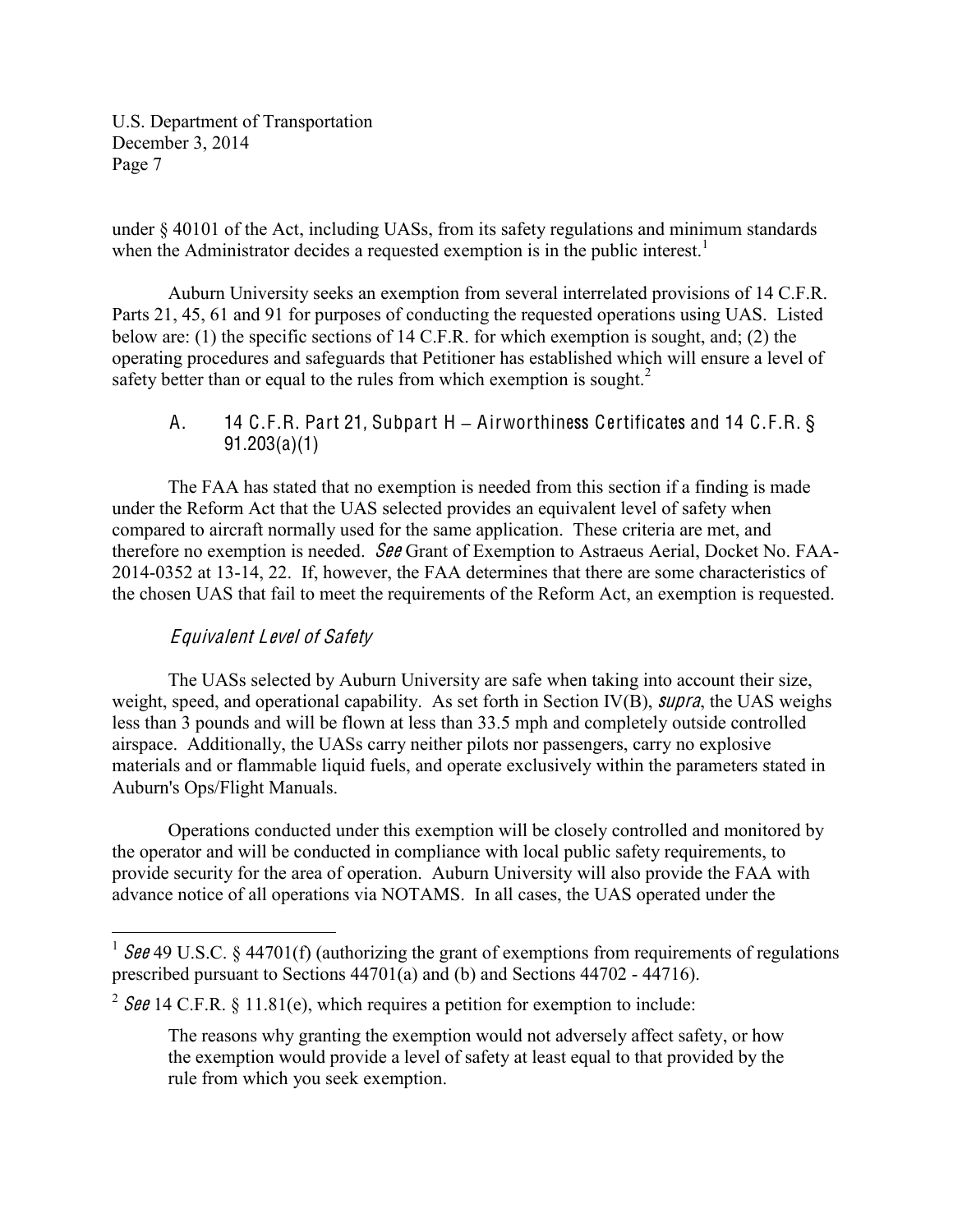proposed conditions, will be at least as safe as, or safer than conventional rotorcraft operating with an airworthiness certificate without the restrictions and conditions of the proposed UAS operations.

Further, the UAS does not need a means to communicate with other aircraft or ATC, because those capabilities will be possessed by the PIC and Observer, who are not onboard the UAS. See Grant of Exemption, Docket FAA-2014-0352 at 13. In addition, the UAS will be operated at all times in visual line-of-sight and in VFR conditions. Id.

#### B. 14 C.F.R. Part 27 Airworthiness Standards: Normal Category Rotorcraft

Title 14 C.F.R. Part 27 sets forth the procedural requirements for airworthiness certification of normal category rotorcraft. To the extent the Petitioner's UAS would otherwise require certification under Part 27, Petitioner seeks an exemption from Part 27's airworthiness standards for the same reasons identified in the request for exemption from 14 C.F.R. Part 21, Subpart H, <sup>s</sup>upra.

C. 14 C.F.R. § 91.7(a): Civil Aircraft Airworthiness

Inasmuch as there will be no airworthiness certificate issued for the UAS Petitioner intends to use, Auburn University seeks an exemption from 14 C.F.R. § 91.7(a), which requires that a civil aircraft be in airworthy condition to be operated. The FAA has stated that no exemption is required for 14 C.F.R. § 91.7(a) to the extent that the requirements of Part 21 are waived or found inapplicable. See Grant of Exemption to Astraeus Aerial, Docket No. FAA-2014-0352 at 13-14, 22. Accordingly, Petitioner requests that the requirements for § 91.7(a) be treated in accordance with Section V(A), <sup>s</sup>upra.

D. 14 C.F.R. § 91.9(b)(2): Civil Aircraft Flight Manual in the Aircraft and 14 C.F.R. § 91.203(a) and (b): Carrying Civil Aircraft Certification and Registration

Pursuant to 14 C.F.R. § 91.9(b)(2):

«

(b) No person may operate a U.S.-registered civil aircraft  $-$ 

(2) For which an Airplane or Rotorcraft Flight Manual is required by § 21.5 of this chapter, unless there is available in the aircraft a current approved Airplane or Rotorcraft Flight Manual, approved manual material, markings, and placards, or any combination thereof.

Pursuant to 14 C.F.R. § 91.203(a) and (b):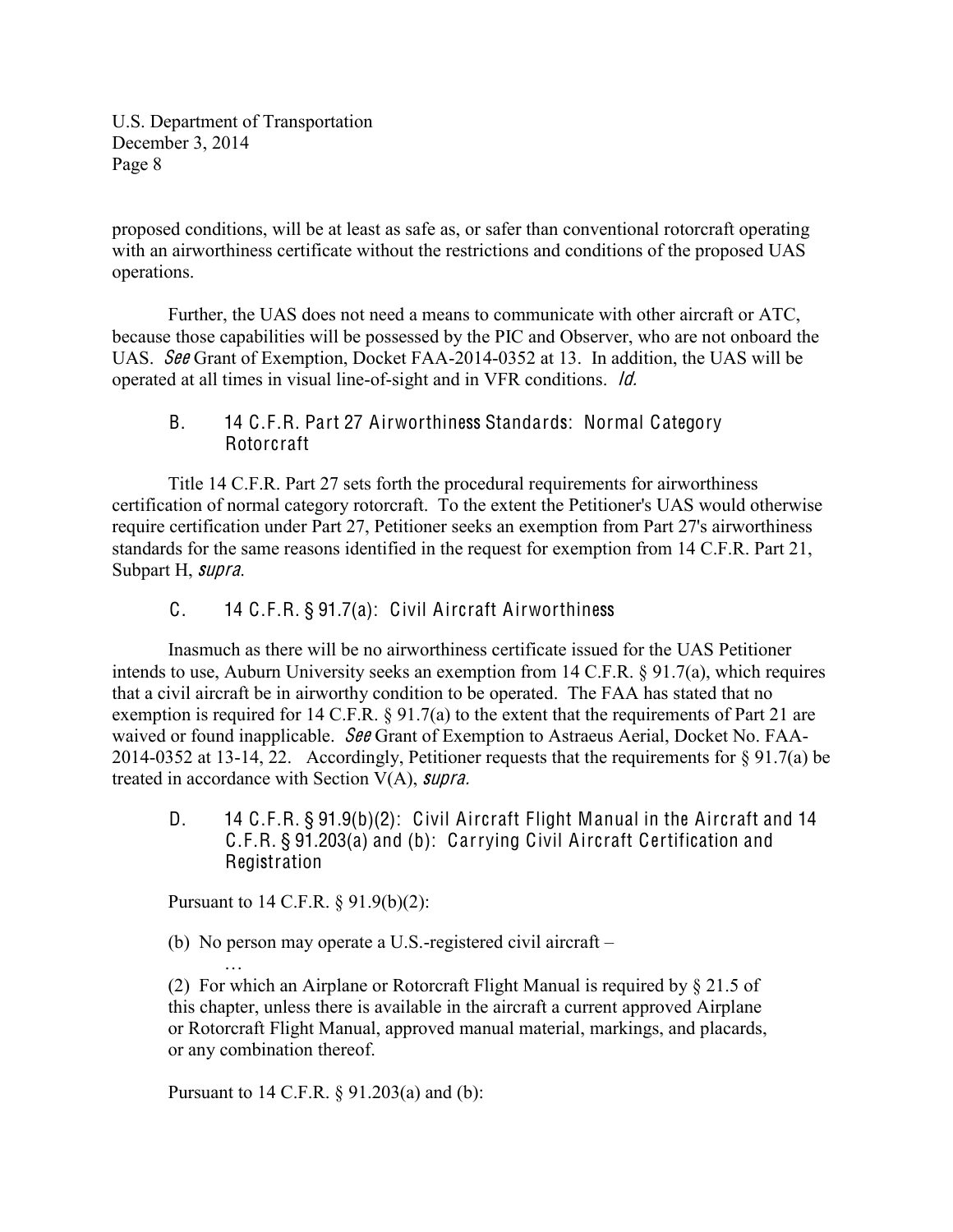> (a) Except as provided in § 91.715, no person may operate a civil aircraft unless it has within it the following:

 $(1)$  An appropriate and current airworthiness certificate...

(b) No person may operate a civil aircraft unless the airworthiness certificate required by paragraph (a) of this section or a special flight authorization issued under § 91.715 is displayed at the cabin or cockpit entrance so that it is legible to passengers or crew.

Given the small size and configuration of the UAS, it would be impossible to keep airworthiness documents and other aircraft manuals on board the UAS because there is simply no room. Also the UAS has no cabin or cockpit.

#### Equival<sup>e</sup>nt Level of Safety

In an FAA Office of Chief Counsel's Opinion dated August 8, 2014, and prepared by Dean E. Griffith, Attorney, AGC-220, it was acknowledged that the intent of 14 C.F.R. 91.9(b) and 91.203(a) and (b) is met if the pilot of the unmanned aircraft has access to the UAS flight manual, registration certificate, and other required documents from the ground control station from which he or she is operating the aircraft. As this FAA Office of Chief Counsel Opinion clarifies, the intent of the rule is to ensure the pilot has access to these key documents during flight. Therefore, an equivalent level of safety will be achieved be ensuring that the pilot has access to the documents at the ground control station from which he or she is piloting the UAS.

E. 14 C.F.R. §§ 91.9(c), 45.23(b) and 45.27(a): Aircraft Marking and Identification Requirements

Auburn University seeks an exemption from the aircraft marking and identification requirements contained in 14 C.F.R. §§ 91.9(c), 45.23(b) and 45.27(a).

• 14 C.F.R.  $§$  91.9(c), Civil Aircraft Flight Manual, Marking and Placard requirements, provides that:

No person may operate a U.S.-registered civil aircraft unless that aircraft is identified in accordance with Part 45 of this chapter.

 $\bullet$  14 C.F.R. § 45.23(b), Markings of the Aircraft, states:

When marks include only the Roman capital letter "N" and the registration number is displayed on limited, restricted or light-sport category aircraft or experimental or provisionally certificated aircraft, the operator must also display on that aircraft near each entrance to the cabin, cockpit, or pilot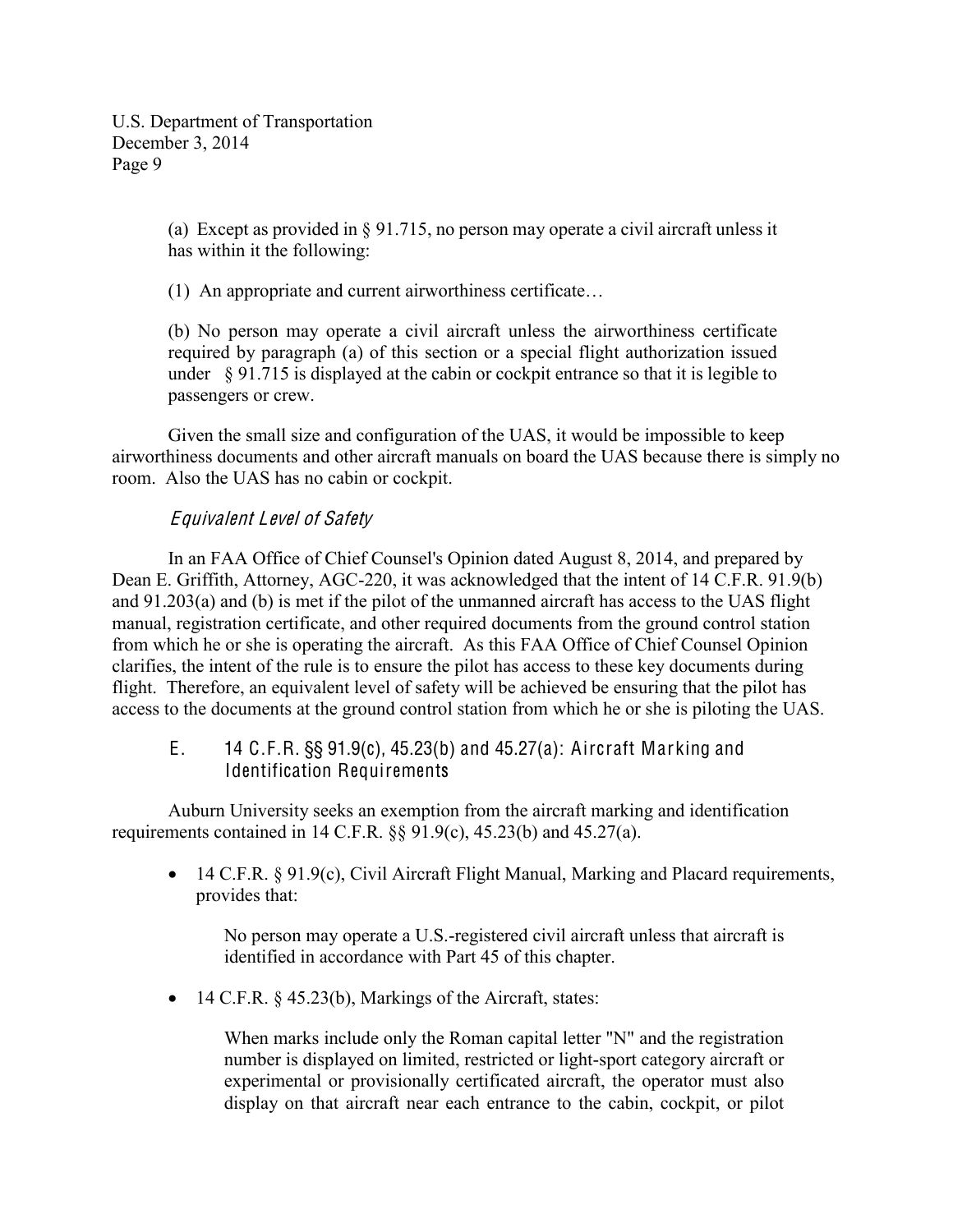> station, in letters not less than 2 inches nor more than 6 inches high, the words "limited," "restricted," "light-sport, "experimental," or "provisional," as applicable.

 $\bullet$  14 C.F.R. § 45.27(a), Rotorcraft, states:

Each operator of a rotorcraft must display on that rotorcraft horizontally on both surfaces of the cabin, fuselage, boom, or tail the marks required by § 45.23.

In a previous Grant of Exemption, the FAA determined that exemption from these requirements was warranted provided that the aircraft "have identification (N-Number) markings in accordance with 14 C.F.R Part 45, Subpart C if the markings are as large as practicable." FAA Docket No. FAA-2014-0352.

## Equival<sup>e</sup>nt Level of Safety

Auburn University will mark all UASs with their N-Number on the fuselage. The markings will be made as large as practicable.

F. 14 C.F.R. § 91.103: Preflight Action

Auburn University seeks an exemption from 14 C.F.R. § 91.103, which requires a PIC to become familiar with specific information before each flight, including information contained in the FAA-approved Flight Manual on board the aircraft. While the PIC will be familiar with all information necessary to safely conduct the flight, an exemption is requested to the extent that an FAA-approved Flight Manual is required.

# Equival<sup>e</sup>nt Level of Safety

An equivalent level of safety will be provided by following Auburn's Ops/Flight Manuals and the Manufacturer's Manuals. The PIC will perform a series of checklists in accordance with the Petitioner's Aircraft Flight Manual, including checklists covering Pre-Flight, Launch, Landing, After Landing, and Shut Down/Secure procedures.<sup>3</sup> The PIC will also be required to review weather, flight requirements, battery charge, landing and takeoff distance, aircraft performance data, and contingency landing areas - before initiation of flight. Auburn's Ops/Flight Manuals and the Manufacturer's Manuals will be kept at the ground control station and will be accessible to the PIC at all times while operating the UAS.

 $3$  See pages 11-12 of the Auburn DJI Phantom 2 sUAS Aircraft Flight Manual.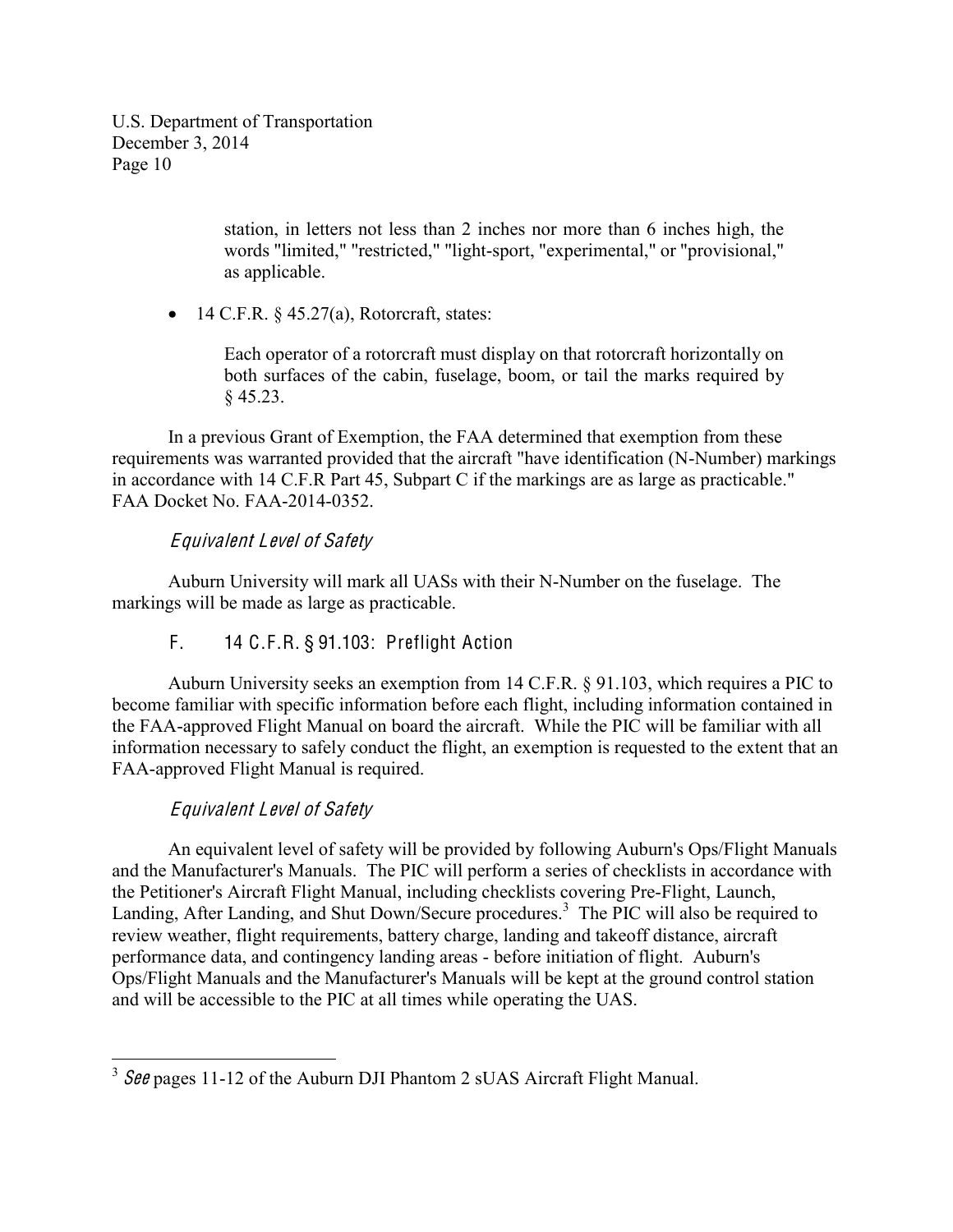## G. 14 C.F.R. § 91.109(a): Flight Instruction

Auburn University seeks an exemption from 14 C.F.R. § 91.109(a), which provides that "[n]o person may operate a civil aircraft (except a manned free balloon) that is being used for flight instruction unless that aircraft has fully functioning dual controls." UASs and remotely piloted aircraft, by their design, do not have functional dual controls. Instead, flight control is accomplished through the use of a device that communicates with the aircraft via radio communications. Accordingly, an exemption will be required for the flight instruction requirements of 14 C.F.R. § 91.109(a).

## Equival<sup>e</sup>nt Level of Safety

Given the size and speed of the UAS that Auburn University intends to use, an equivalent level of safe training can still be performed without dual controls because no pilot or passengers are aboard the UAS, and as required by Auburn's Ops/Flight Manuals, all persons will be a safe distance away in the event that the UAS experiences any difficulties during flight instruction. Moreover, Petitioner will conduct training in a controlled and sterile environment. As required by Auburn's Ops/Flight Manuals, training and instruction will be conducted in a sterile area on property that is owned and controlled by Auburn University. These facilities will not be open to the public during UAS operations, and access will be restricted to authorized Auburn University personnel and students enrolled in the UAS course.

As required by Auburn's Ops/Flight Manuals, the Flight Training Team will be composed of a PIC, Visual Observer, Student, Instructor, and Flight Examiner. <sup>5</sup> Designated Instructors and Examiners are required to be an FAA licensed airman with at least a private pilot's certificate and have a Class III Medical Certificate. Further, all Instructors and Examiners must have successfully passed a written and/or oral exam covering Auburn University's UAS operations per Auburn's Ops/Flight Manuals. Instructors and Examiners are also required to pass a practical exam covering operations of the aircraft being used to perform the proposed operations in this Petition for Exemption. As a whole, the safety procedures provided for in Auburn's Ops/Flight Manuals ensure that the proposed UAS operations provide an equivalent or higher level of safety than the flight instruction regulations.

# H. 14 C.F.R. § 91.119: Minimum Safe Altitudes

Auburn University requests an exemption from the minimum safe altitude requirements of 14 C.F.R. § 91.119. Section 91.119 prescribes the minimum safe altitudes under which aircraft may not operate, including 500 feet above the surface and away from any person, vessel, vehicle, or structure in non-congested areas. See 14 C.F.R. § 91.119(c). Section 91.119(d)

 $5$  See pages 33-34 of the Auburn DJI Phantom 2 sUAS Flight Operations Manual.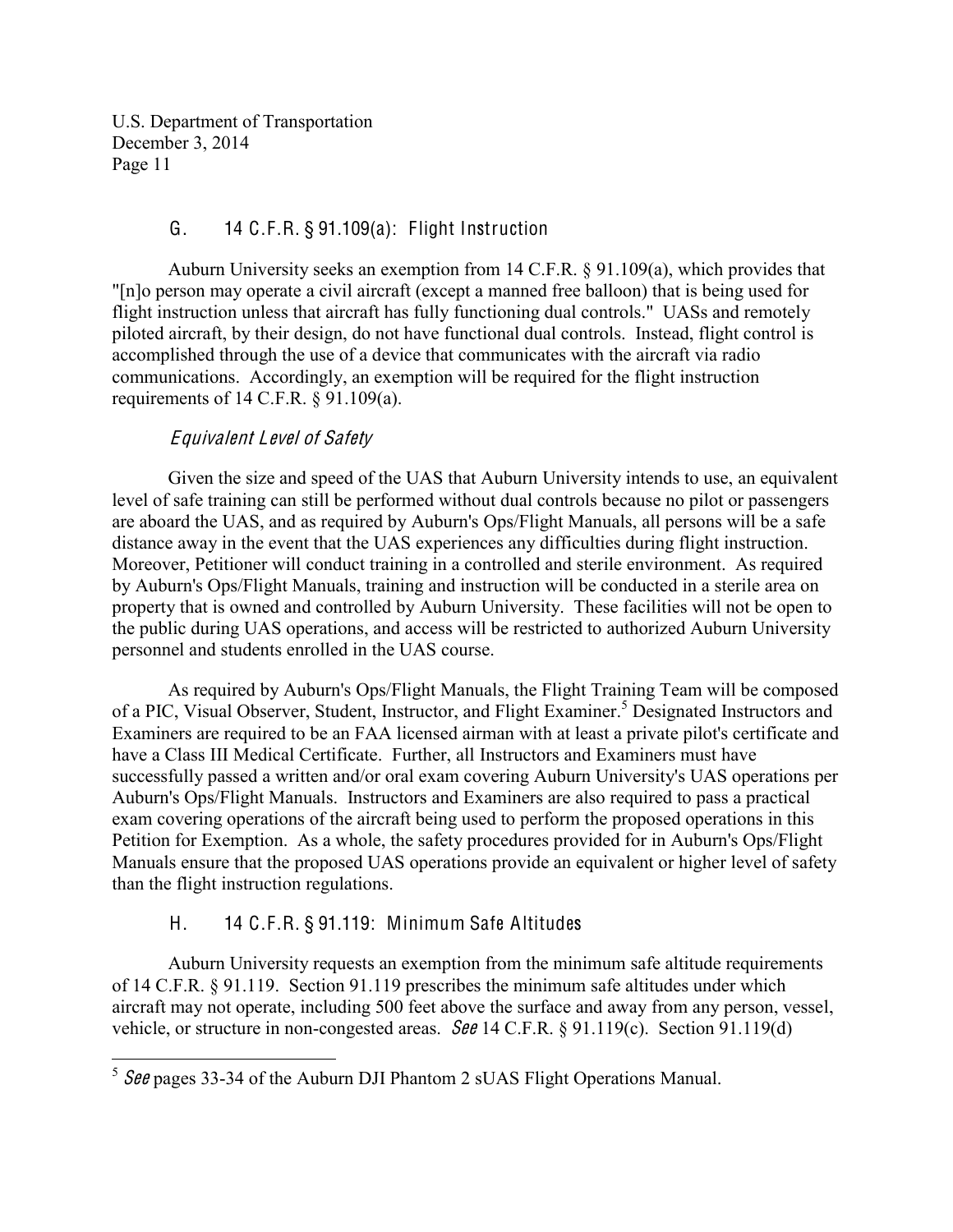allows for a helicopter to operate at less than those minimum altitudes when it can be operated "without hazard to persons or property on the surface," provided that "each person operating the helicopter complies with any routes or altitudes specifically prescribed for helicopters by the FAA"

An exemption is required because the proposed UAS operations will need to occur below 400 feet AGL. Further, due to the nature of the proposed operations, the PIC, Observer(s), Instructor and/or Student may at times be less than 500 feet away from the UAS.

## Equival<sup>e</sup>nt Level of Safety

Compared to flight operations with rotorcraft weighing far more than the maximum weights proposed herein, and given the lack of flammable fuel with the UASs, any risk associated with these operations is far less than those that presently exist with conventional aircraft. An equivalent level of safety will be achieved given the size, weight, and speed of the UASs, as well the controlled and sterile location where the operations will occur. In order to avoid any risk to manned aircraft, flight operations will be restricted to 400 feet AGL or below. As set forth in Auburn's Ops/Flight Manuals, the UASs will be operated in a restricted area that is owned or controlled by Auburn University. These restrictions will ensure that the proposed UAS operations are performed in a manner that protects the safety of participants, nonparticipants, the UAS and other property.

I. 14 C.F.R. § 91.121: Altimeter Settings

This petition seeks an exemption from 14 C.F.R. § 91.121, which requires a person operating an aircraft to maintain cruising altitude or flight level by reference to an altimeter that is set to the elevation of the departure airport or barometric pressure. An exemption is required to the extent that the UASs do not have a barometric altimeter, but rather a GPS altitude read out.

# Equival<sup>e</sup>nt Level of Safety

The FAA has stated that an equivalent level of safety to the requirements of 14 C.F.R. § 91.121 can be achieved in circumstances where: (1) the UASs will be operated at 400 feet AGL or below, (2) within visual line-of-sight, (3) where GPS based altitude information is relayed in real time to the operator at a ground-based on-screen display and, (4) where prior to each flight, a zero altitude initiation point is established for the PIC to confirm accuracy of the onboard GPS. See Grant of Exemption to Astraeus Aerial, Docket No. FAA-2014-0352 at 21.

As the attached Auburn Ops/Flight Manuals and Manufacturer's Manuals demonstrate, the UASs Auburn University intends to use meet these requirements. Moreover, Auburn University's Aircraft Flight Manual includes GPS compass calibration procedures that must be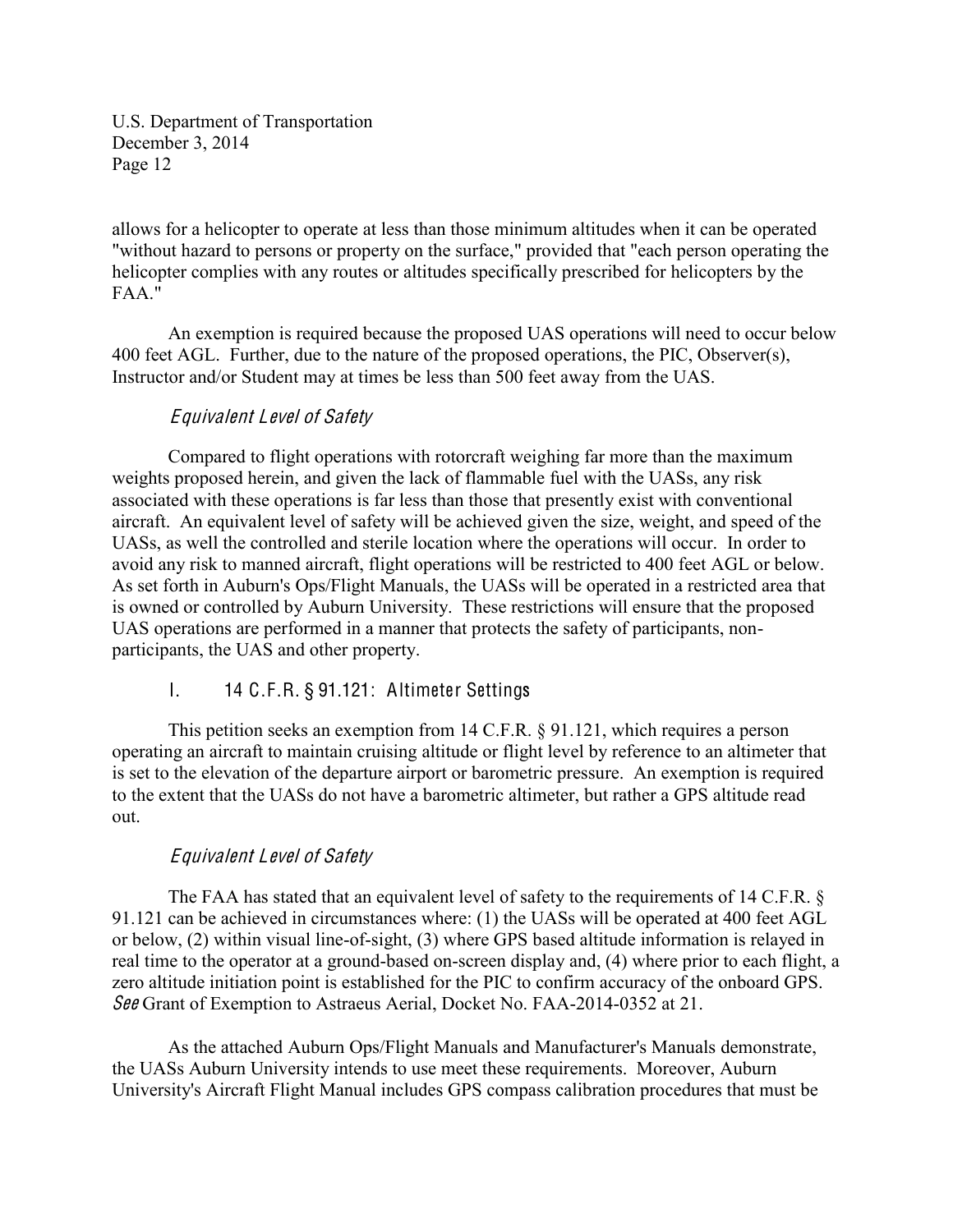performed prior to each flight. Like Astraeus Aerial's petition for exemption, the UASs Auburn University intends to use, and the safety procedures contained in Auburn's Ops/Flight Manuals, both ensure that an equivalent level of safety will be achieved, and a grant of exemption to the requirements of § 191.121 is therefore appropriate.

#### J. 14 C.F.R. § 91.151(a): Fuel Requirements for Flight in V FR Conditions

Auburn University requests an exemption from 14 C.F.R. § 91.151(a)'s fuel requirements for flight in VFR conditions. Section 91.151 states:

(a) No person may begin a flight in an airplane under VFR conditions unless (considering wind and forecast weather conditions) there is enough fuel to fly to the first point of intended landing and, assuming normal cruising speed  $-$ 

(1) During the day, to fly after that for at least 30 minutes; or

(2) At night, to fly after that for at least 45 minutes.

Here, the technological limitations on UAS battery power means that no meaningful flight operations can be conducted while still maintaining a 30 minute battery reserve. An exemption from the fuel requirements of 14 C.F.R. § 91.151(a) is therefore required.

## Equival<sup>e</sup>nt Level of Safety

The FAA has stated that an equivalent level of safety can be achieved by requiring that each UAS operation be completed within 30 minutes flight time or with 25% battery power remaining, whichever occurs first. See Grant of Exemption to Astraeus Aerial, Docket No. FAA-2014-0352. Auburn's Ops/Flight Manuals include a similar restriction which requires UAS flight operations to be terminated once 25% battery power reserve is reached.

The UAS that Auburn University intends to use has a low battery capacity warning system. Telemetry data is downlinked from the UA to the ground control station which will alert the PIC when remaining battery power drops below 30%. Consistent with the procedures in Auburn's Ops/Flight Manuals, the PIC will promptly fly the UA back to the home launch location or pre-determined abort location where the UA may safely land. Together, the safety procedures required in Auburn's Ops/Flight Manuals, and the design features of the selected UAS, ensure that the proposed operation will provide an equivalent level of safety to that provided by the regulations.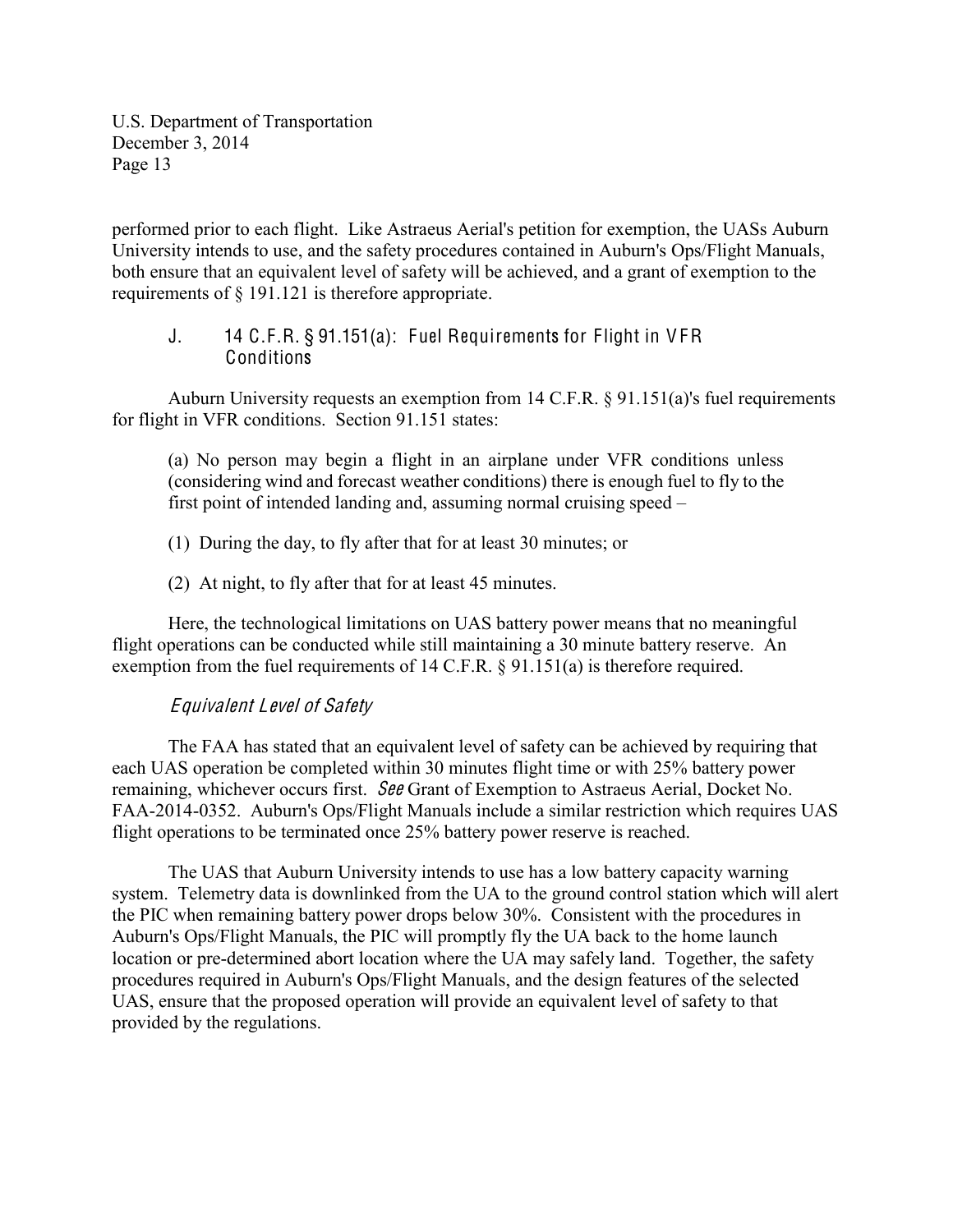### K. 14 C.F.R. § 91.405(a), 91.407(a)(1), 91.409(a) (1) and (2); 91.417(a) and (b): Maintenance & Inspections

Auburn University seeks an exemption from the maintenance inspection requirements contained in 14 C.F.R. § 91.405(a), 91.407(a)(1), 91.409(a) (1) & (2); 91.417(a) and (b). These regulations specify maintenance and inspection standards in reference to 14 C.F.R. Part 43. See, <sup>e</sup>.g., 14 C.F.R. § 91.405(a) (stating that each owner or operator of an aircraft "[s]hall have the aircraft inspected as prescribed in subpart E of this part and shall between required inspections ... have discrepancies repaired as prescribed in part 43 of this chapter"). An exemption from these regulations is needed because Part 43 and these sections only apply to aircraft with an airworthiness certificate, which the UAS Auburn University intends to use will not have.

## Equival<sup>e</sup>nt Level of Safety

An equivalent level of safety will be achieved because maintenance and inspections will be performed in accordance with the Manufacturer's Manuals and any applicable manufacturer Safety Bulletins. Further, as required by Auburn's Ops/Flight Manuals, flights will not be conducted unless a pre-flight checklist covering all flight critical components of the UAS has been completed. Auburn's Ops/Flight Manuals also contains recordkeeping requirements for routine, interval and post-flight maintenance. As a whole, the maintenance and inspection procedures required in Auburn's Ops/Flight Manuals ensure that an equivalent or higher level of safety will be achieved.

L. 14 C.F.R. Part 61, 14 C.F.R. § 61.3, 14 C.F.R. § 61.113: Private Pilot Privileges And Limitations

Auburn University will require its flight instructors to have a private pilot's license. However, as set forth in the accompanying Manuals, flight instruction will also be provided to students who will not have a private pilot's license. Accordingly, Auburn University seeks exemption from 14 CFR Part 61, including 14 CFR § 61.3 to the extent that these regulations are interpreted as requiring a student receiving UAS pilot instruction to have a private pilot's certificate. All student instruction flights will be conducted under closely controlled circumstances, outside of navigable airspace and away from persons or property not involved in the instruction. In addition, the student instruction flights will be conducted under the close supervision of a flight instructor, who will have a private pilot's license.

In addition, to the extent that Auburn University will be employing persons with a private pilot's license to operate its UAS, an exemption is also sought from 14 C.F.R  $\S$  61.113, which restricts private pilot certificate holders from flying aircraft for compensation or hire, and which would also require a second class medical certificate. The purpose of this section is to ensure the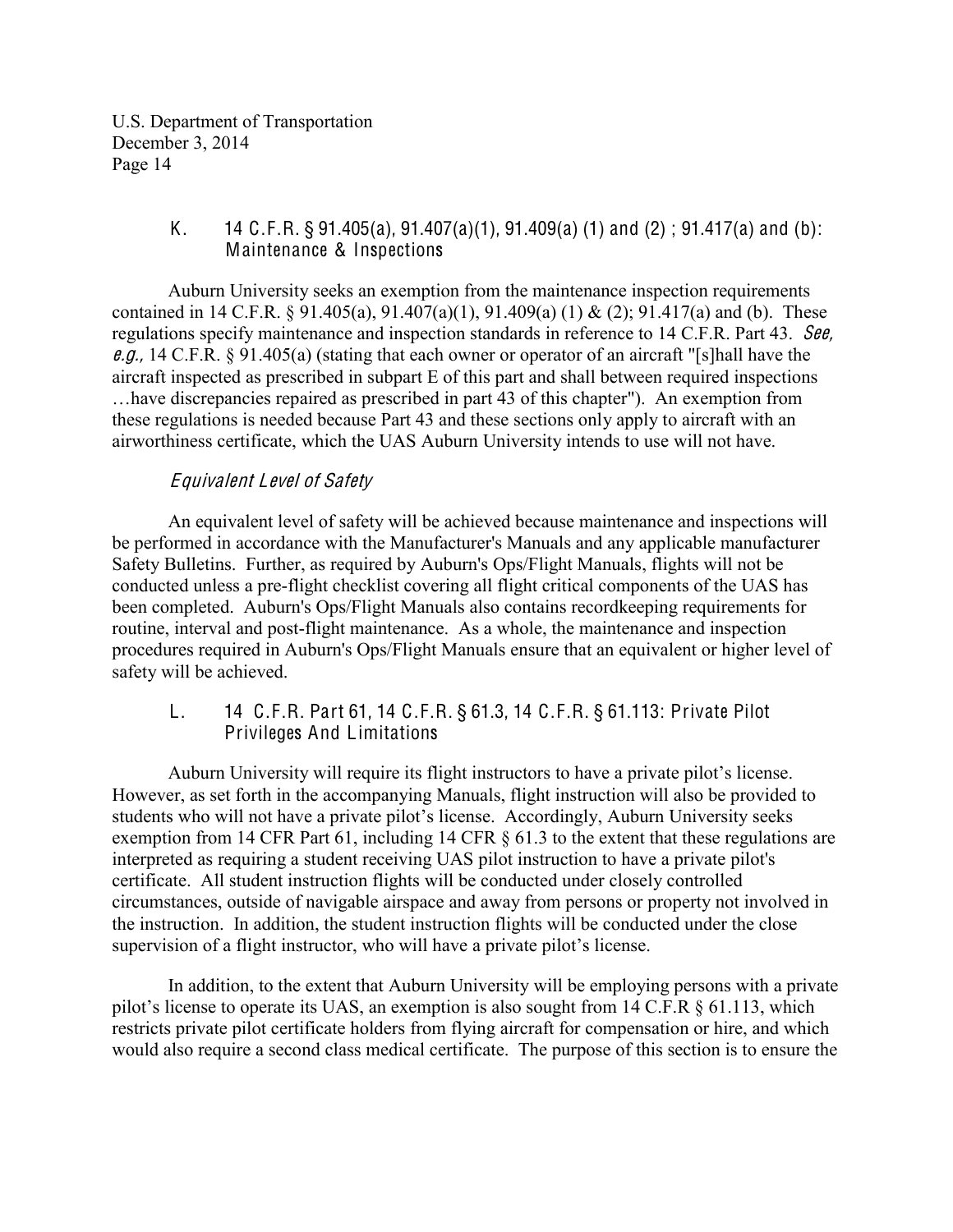skill and competency of any PIC where the aircraft is carrying passengers or cargo for hire. In this case, while Instructors<sup>6</sup> or Flight Examiners acting as PIC of the Flight Training Team will be operating UASs for a commercial purpose as part of Auburn University's Flight Instruction Program, the UASs carry neither passengers nor cargo.<sup>7</sup> Moreover, in the Astraeus Aerial Grant of Exemption (FAA Docket No. FAA-2014-0352), the FAA determined that the unique characteristics of UAS operation outside of controlled airspace did not warrant the additional cost and restrictions attendant with requiring the PIC to have a Commercial Pilot Certificate and Class II Medical Certificate.

## Equival<sup>e</sup>nt Level of Safety

Auburn University will ensure and equivalent level of safety to the regulatory requirements of 14 C.F.R. Part 61, including 14 C.F.R. §§ 61.3 and 61.113 by following the safety procedures provided in Auburn's Ops/Flight Manuals. Specifically, the sUAS Flight Instruction procedures and Flight Training Team protocols contained in Paragraphs 7 and 16 of Auburn's sUAS Flight Operations Manual include numerous conditions and limitations which ensure the proposed UAS operations can be conducted safely. These include a minimum of a Class III Medical Certificate for all flight personnel, including students, a demonstration of proficiency through written/oral examination covering all flight operations.

In addition to these training and experience requirements, Auburn University has placed additional restrictions on its proposed UAS operations to ensure an extra margin of safety. The UAS will only operate in a controlled and sterile area away from persons and property not involved in the operation. As required in Auburn's Ops/Flight Manuals, the PIC will maintain a 500 foot buffer from non-participating personnel, as well as buildings, vessels and vehicles that are not part of the UAS operation being conducted. It will be flown based on VLOS at 400 feet AGL or below. Auburn University will also file a NOTAM with the appropriate ATC facility between 48 and 72 hours before the flight is to occur. Auburn's Ops/Flight Manuals, including its qualification, currency and training requirements for members of Auburn's Flight Instruction Program, ensure that UAS operators are competent and proficient in the UAS they are operating. Collectively, these procedures ensure that the proposed UAS operations can be conducted safely

## VI. **PUBLIC INTEREST**

 <sup>6</sup> Instructors are defined as: "The individual receiving instruction covering sUAS operation as provided by Auburn University." Auburn DJI Phantom 2 sUAS Aircraft Flight Manual at ¶16.2.1.4.1.1.

<sup>&</sup>lt;sup>7</sup> Student operators participating in Auburn University's Flight Instruction Program will *not* operate UAS for compensation or hire.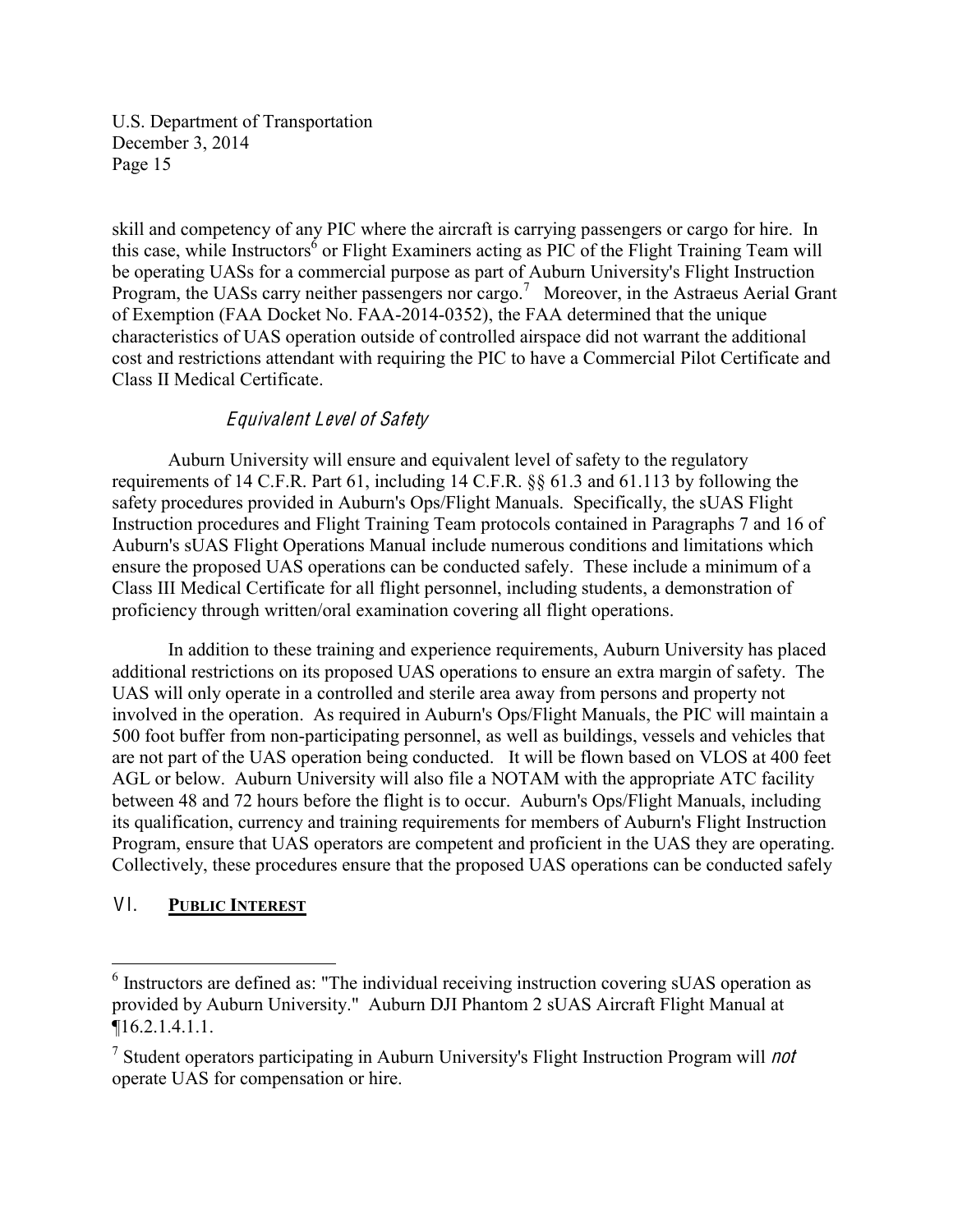The public interest will be served by granting Auburn University's Petition for Exemption. Congress has established a national policy that favors early integration of UAS into the National Airspace System ("NAS") in controlled, safe working environments such as those proposed in this Petition. Granting this Petition for Exemption helps fulfill Congress' goal in passing Section 333(a) through (c) of the Reform Act, namely; the FAA Administrator's assessment of whether certain UAS may operate safely in the NAS before completion of the rulemaking required under Section 332 of the Reform Act.

The proposed UAS operations in this Petition for Exemption will benefit students, federal, state, and local governments, and the aviation industry as a whole by pioneering UAS academic programs that focus on the safe integration of UAS into the NAS. This Petition for Exemption offers the FAA and opportunity to collaborate with an academic institution that has decades of experience and a solid reputation for excellence throughout all facets of the aviation industry. The public as a whole will benefit from a collaborative relationship between the FAA and Auburn University that focuses on the safe promotion of best practices for training and qualification needs specific to the UAS industry.

The proposed UAS operations in this Petition for Exemption will also improve safety and reduce risk by alleviating the public's exposure to danger associated with student flight training utilizing full size fixed-wing aircraft and rotorcraft. The UASs Petitioner intends to use are battery powered and create no emissions. Moreover, in the unlikely event that one of Petitioner's UASs crash, there is no fuel to ignite and explode. Any accident involving Petitioner's lightweight UASs will present significantly less danger to the pilot and other individuals on the ground than one involving a full size helicopter.

#### **VII. PRIVACY**

All Auburn University UAS operations shall be conducted in accordance with applicable federal, state, or local laws regarding privacy. Auburn University will not conduct flight operations over property that it does not own or control without the prior consent and knowledge of the property owner. Moreover, Auburn University will not capture or use images from neighboring properties within the vicinity of UAS flight operations.

#### **VIII. FEDERAL#REGISTER SUMMARY**

Pursuant to 14 C.F.R. Part 11, the following summary is provided for publication in the FEDERAL REGISTER, should it be determined that publication is needed:

Petitioner seeks an exemption from the following sections in Title 14 of the Code of Federal Regulations: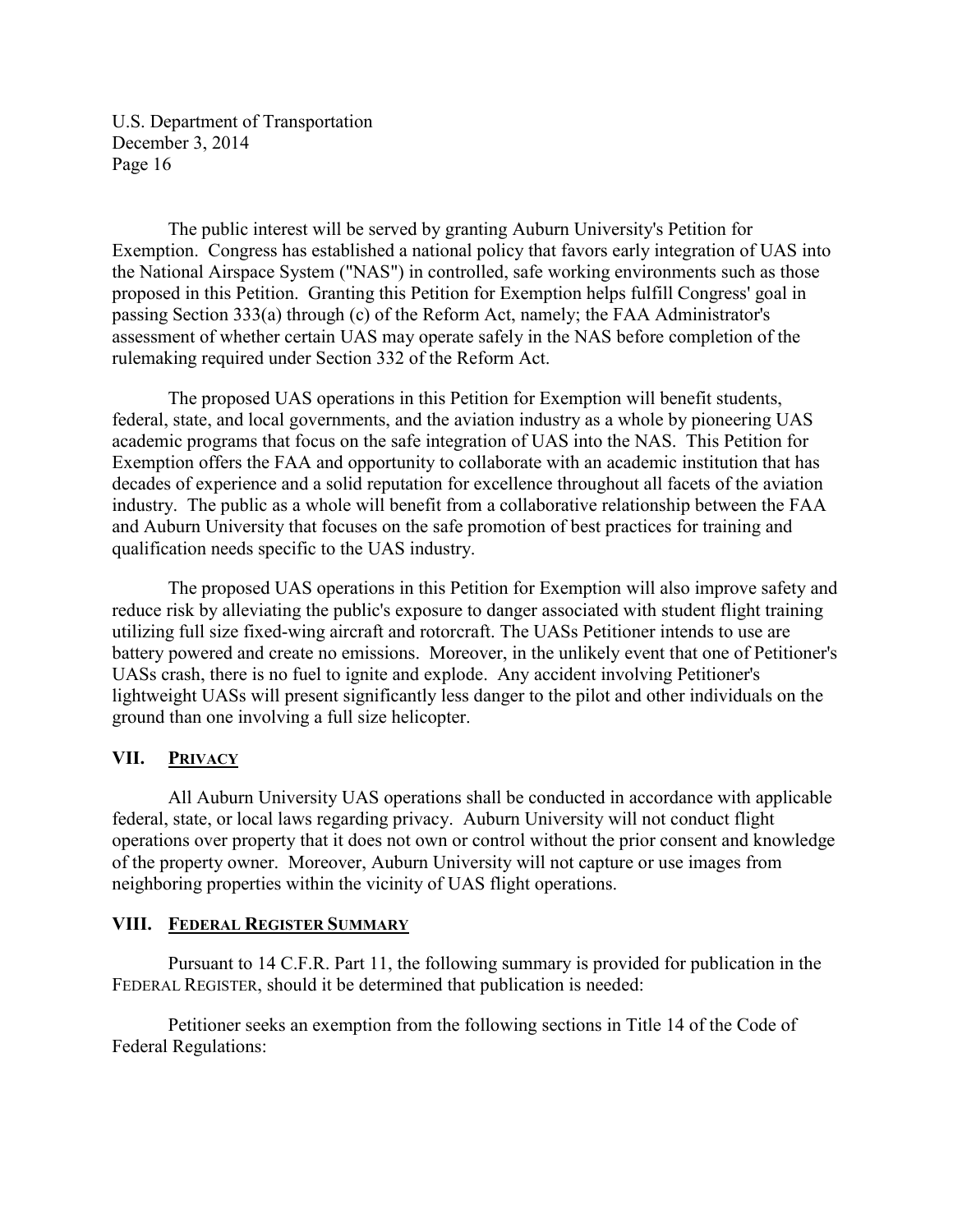Part 21, Subpart H; Part 27; 45.23(b); 45.27(a); 61.3; 61.113; 91.7(a); 91.9(b)(2); 91.9(c); 91.103; 91.109(a); 91.119; 91.121; 91.151(a); 91.203 (a) & (b); 91.405(a); 91.407(a)(1); 91.409(a)(1) & (2); 91.417 (a) & (b).

The exemption will enhance safety by reducing risk to the general public and property owners from the substantial hazards associated with performing equivalent flight training with conventional fixed-wing aircraft, rotorcraft, or other methods.

#### **IV. CONCLUSION**

Auburn University's Petition for Exemption satisfies the criteria articulated in Section 333 of the Reform Act of 2012 including weight, speed, operating capabilities, proximity to airports and populated areas, operation within visual line-of-sight and national security. The proposed UAS operations will benefit the public as a whole by fostering a collaborative relationship between the FAA and Auburn University which focuses on UAS training, qualifications, and processes involving the safe and efficient operation of UAS in the NAS.

In consideration of the foregoing, Auburn University's Petition for Exemption provides the FAA with more than adequate justification for granting of the requested exemptions allowing Auburn University to perform commercial operations as part of Auburn University's Flight Instruction Program.

Should you have any questions, or if you need additional information to support the requested exemptions, please contact the undersigned or John McGraw at:

John McGraw Aerospace Consulting, LLC Phone: 540-219-1638 Email: john@jmacaerospace.aero

Very truly yours,

/s/ Mark E. McKinnon\_\_\_\_\_

Mark E. McKinnon Matthew J. Clark Counsel for Petitioner

**Attachments**